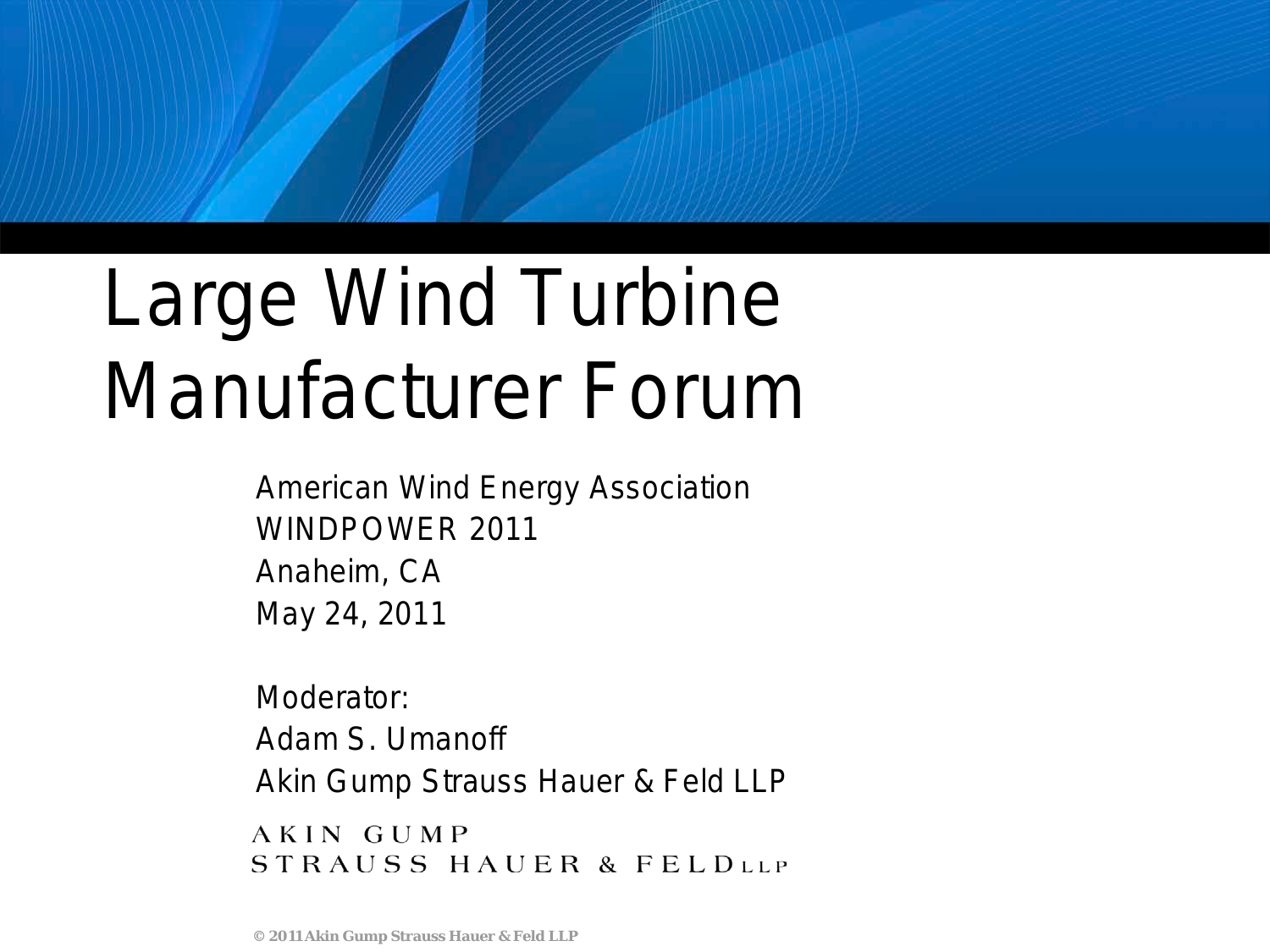Large Wind Turbine Manufacturer Forum

# **Agenda**

- Brief Introduction
- Panel Discussion Focused on
	- United States Wind Turbine Market Outlook
	- Manufacturing and Supply Chain Issues
	- Technology Update
- Audience Questions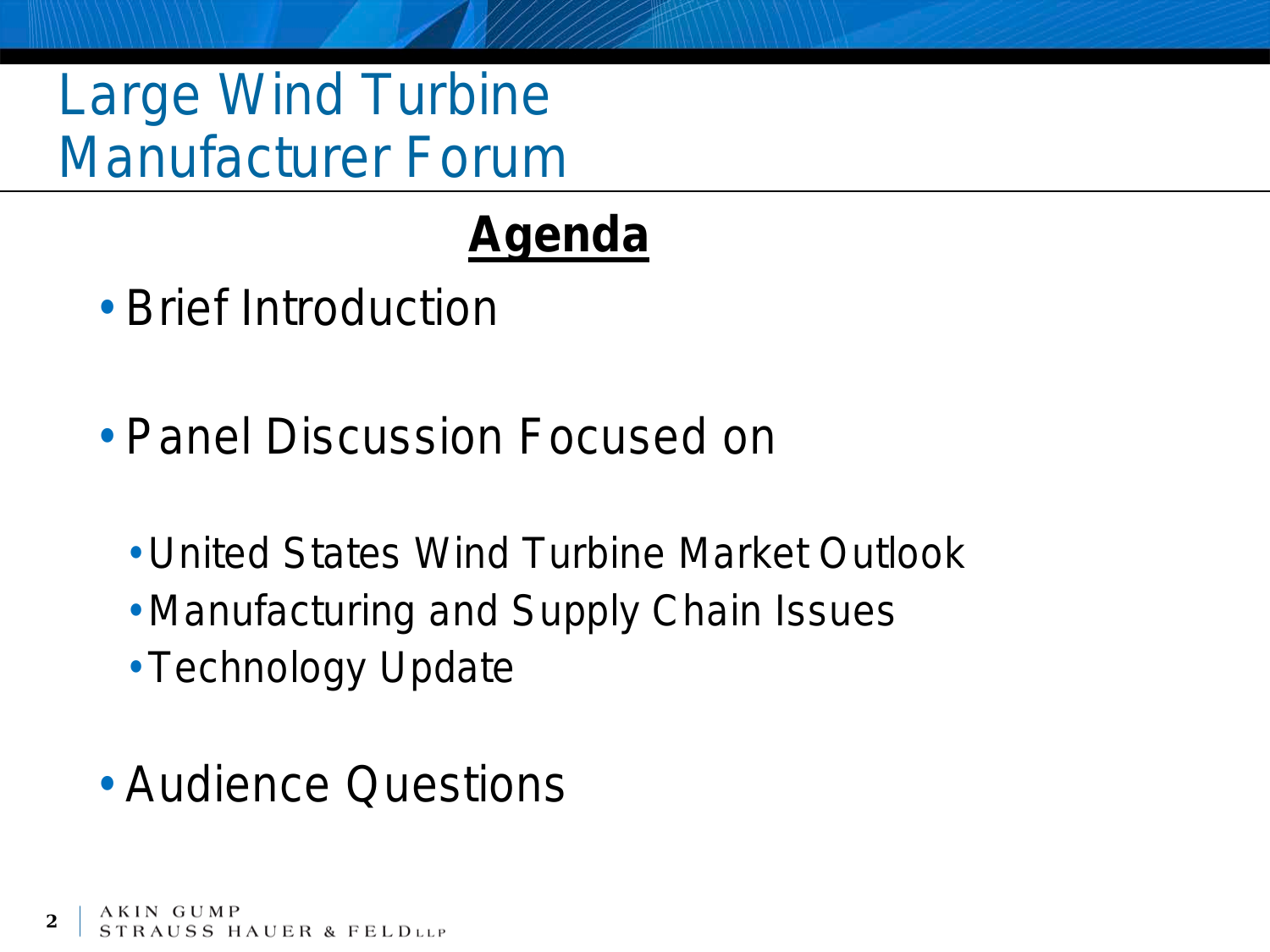# Large Wind Turbine Manufacturer Forum

#### **Bob Gates**

Senior Vice President, Chief Commercial Officer, Commercial Operations

#### **Dave Takash**

Vice President of Sales & Marketing, North America

#### **Richard Reno**

General Manager, Wind **Products** 

#### **Panelists**





**Michael Revak** Vice President Sales and Proposals



#### **Andy Cukurs**

Chief Executive Officer North America

**Scott Gros** Senior Vice President of Sales



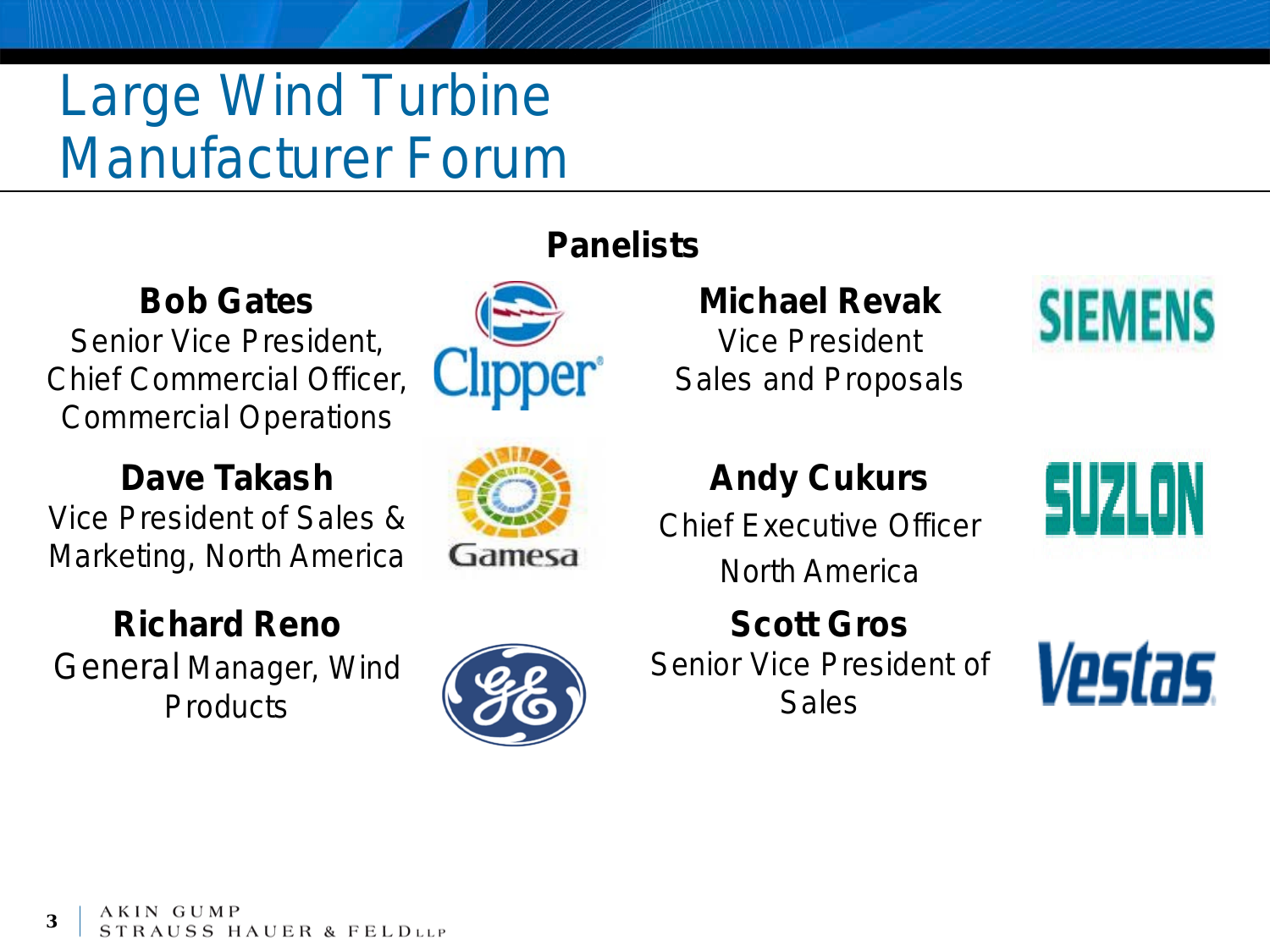#### The United States Wind Power Market



AKIN GU **4**STRAUSS HAUER & FELDLLP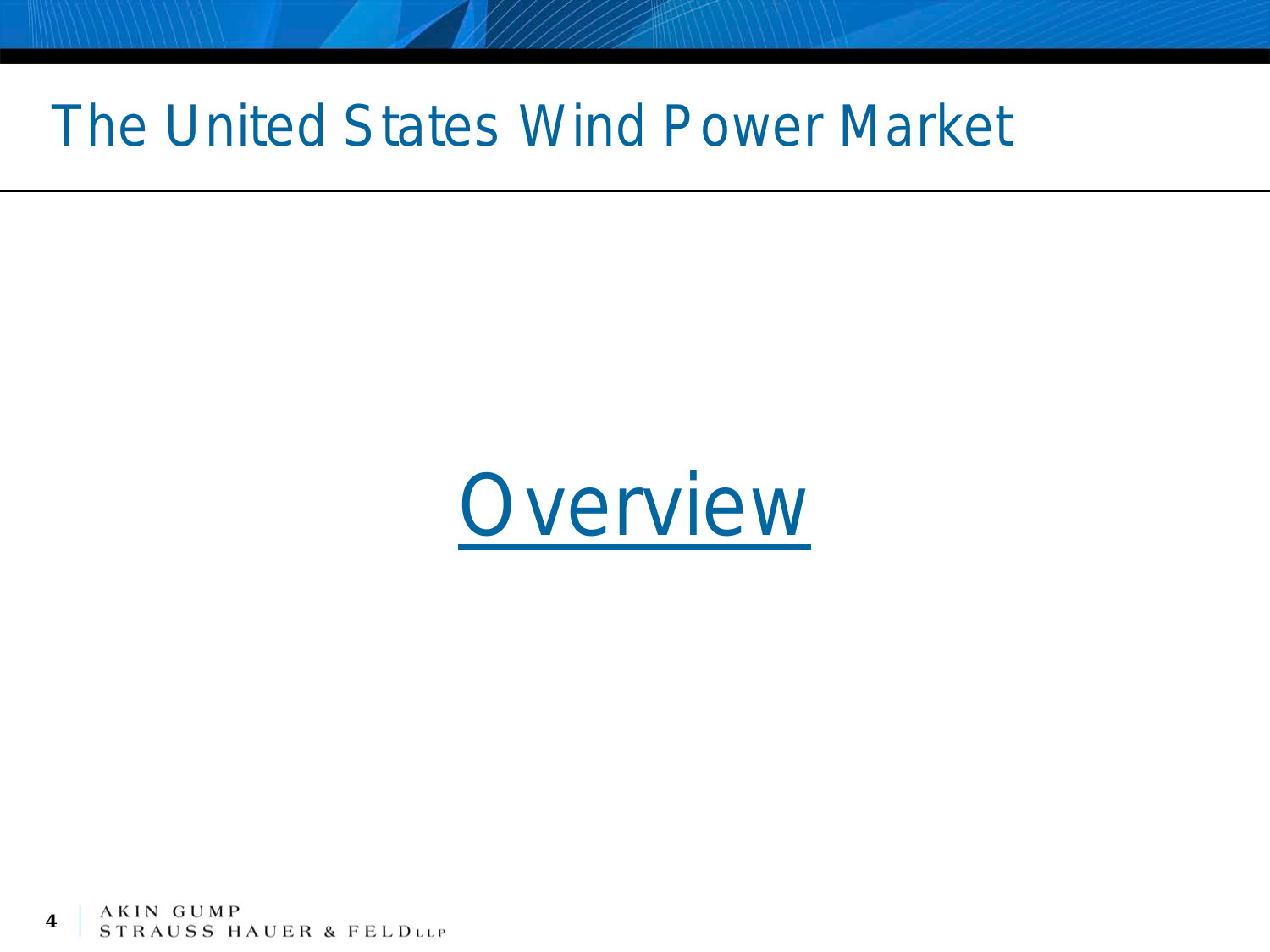### The United States Wind Power Market

#### **2010: FEELING THE IMPACT OF THE GREAT RECESSION**

- 5,115 MW of wind projects installed
	- Approximately U.S. \$11 billion of new capital invested in wind projects
	- Down from 10,000 MW in 2009
- United States still the #2 wind market in the world
- 2010 installations brought total installed wind capacity to over 40,000 MW
- Wind power has enjoyed an approximately 30% growth rate over the past 5 years
- Domestic supply chain has enjoyed significant growth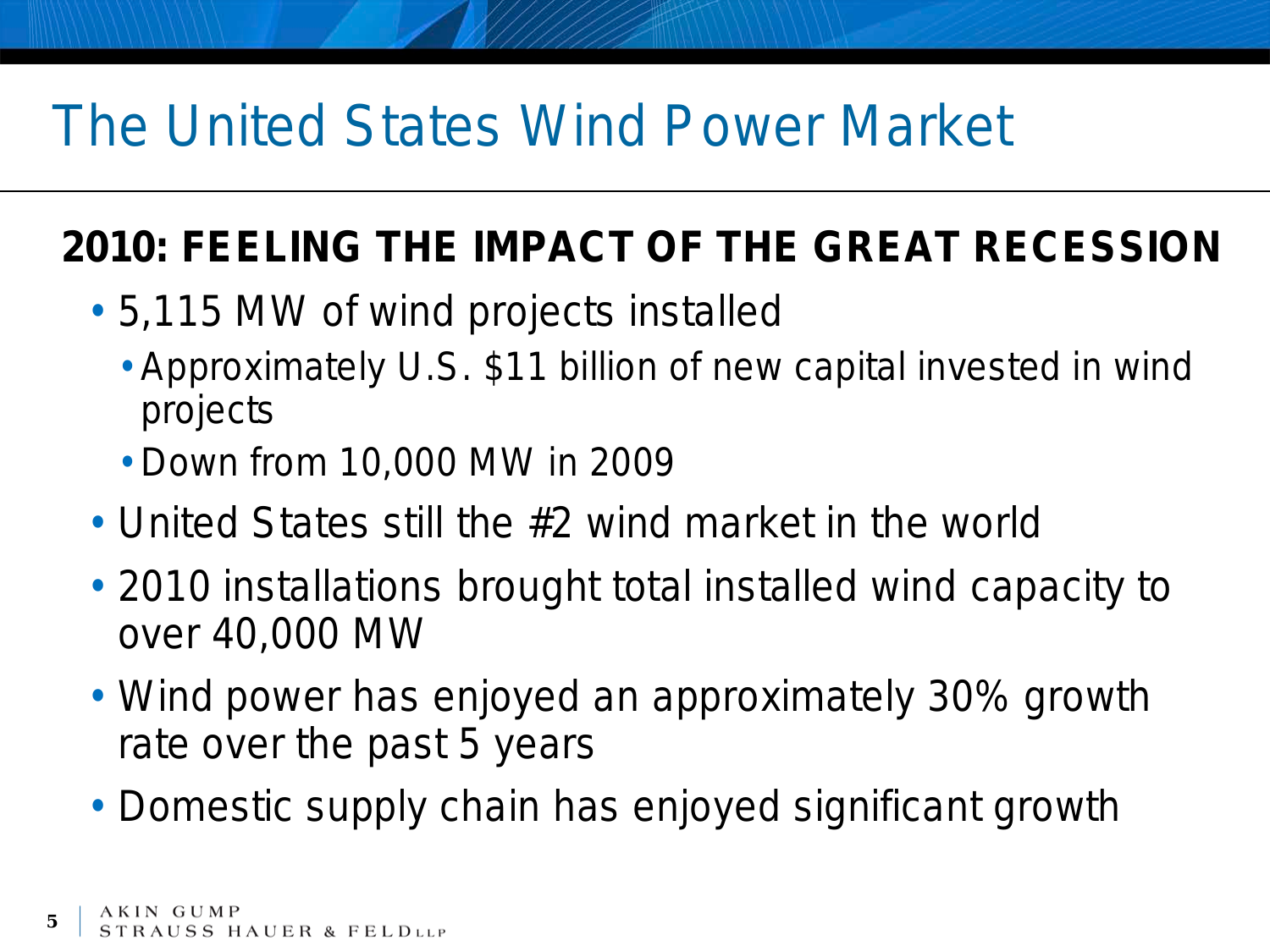# Manufacturers' Share of 2010 Installations in United States



**Source: AWEA, U.S. Wind Industry Annual Report, Year Ending 2010**

Turbine installation data is reported by the project owner.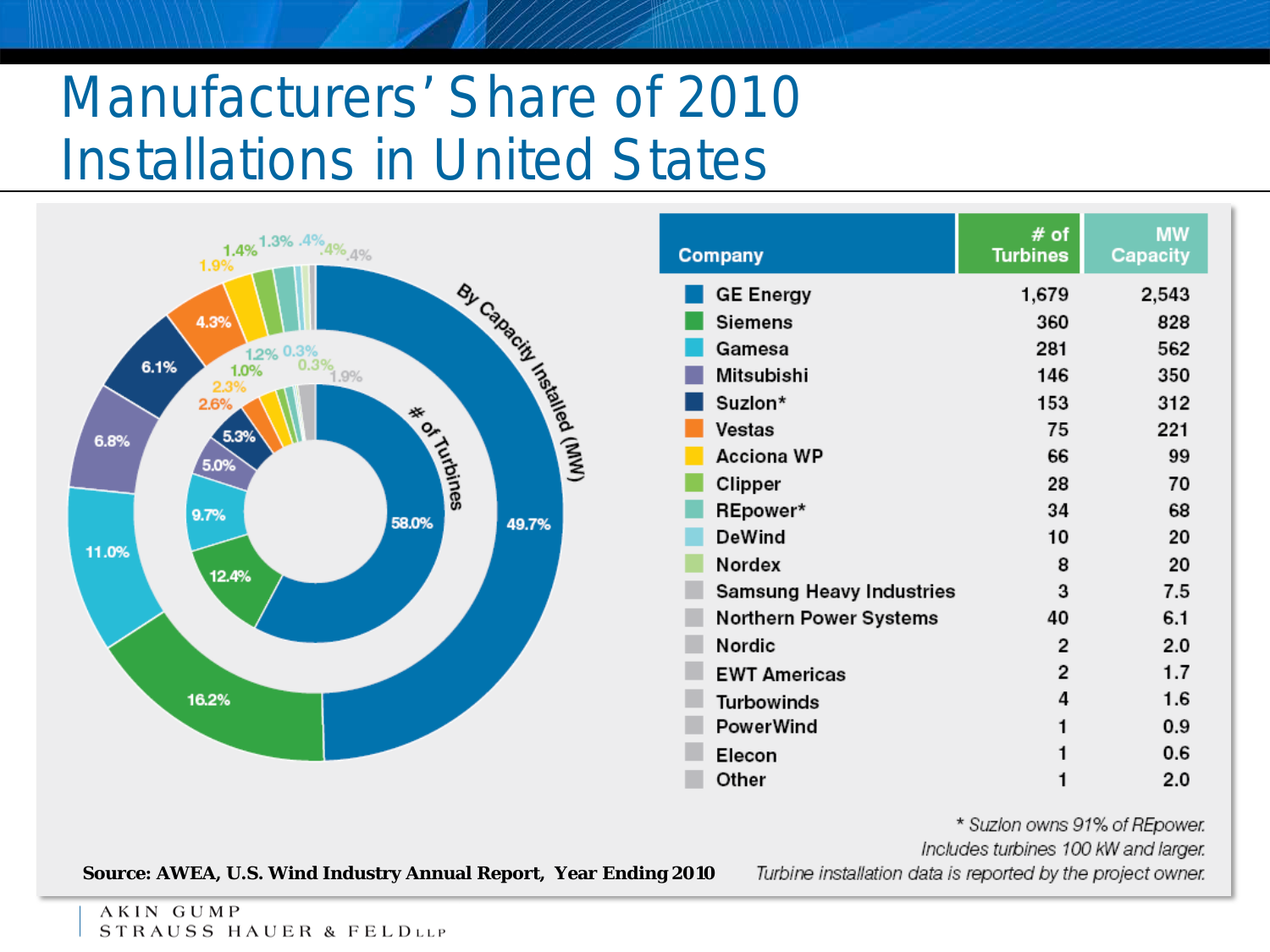#### 2010 Installed Turbines in the United States

**Clipper:** 2.5 MW

**Gamesa:** 2.0 MW

**GE:** 1.5 MW, 1.6 MW

**Siemens:** 2.3 MW

**Suzlon:** 1.25 MW, 2.0 MW, 2.1 MW

#### **Vestas:** 1.65 MW, 1.8 MW, 3 MW

STRAUSS HAUER & FELDLLP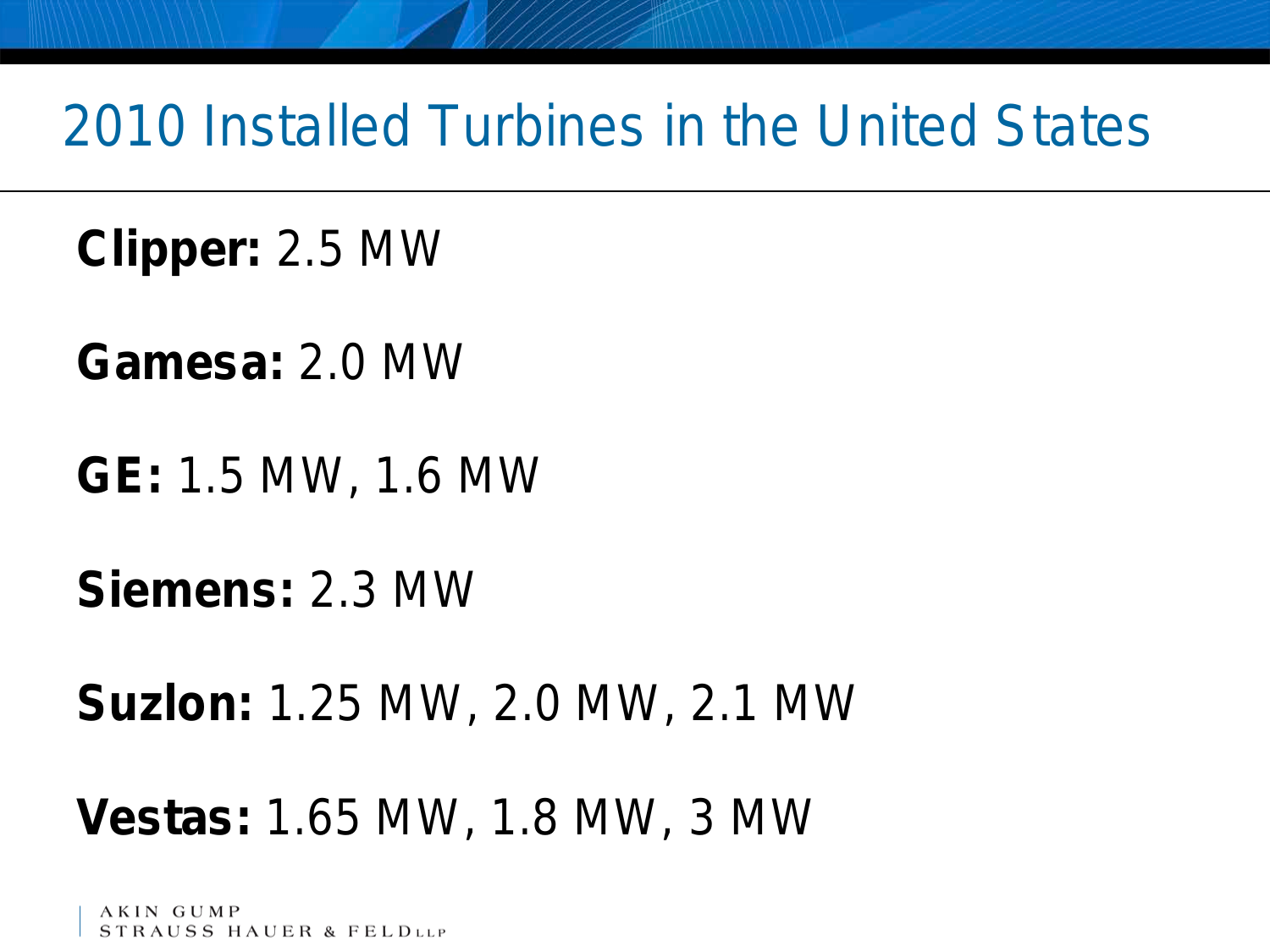### OEM Manufacturing and U.S. Headquarter Locations



AKIN GUMP STRAUSS HAUER & FELDLLP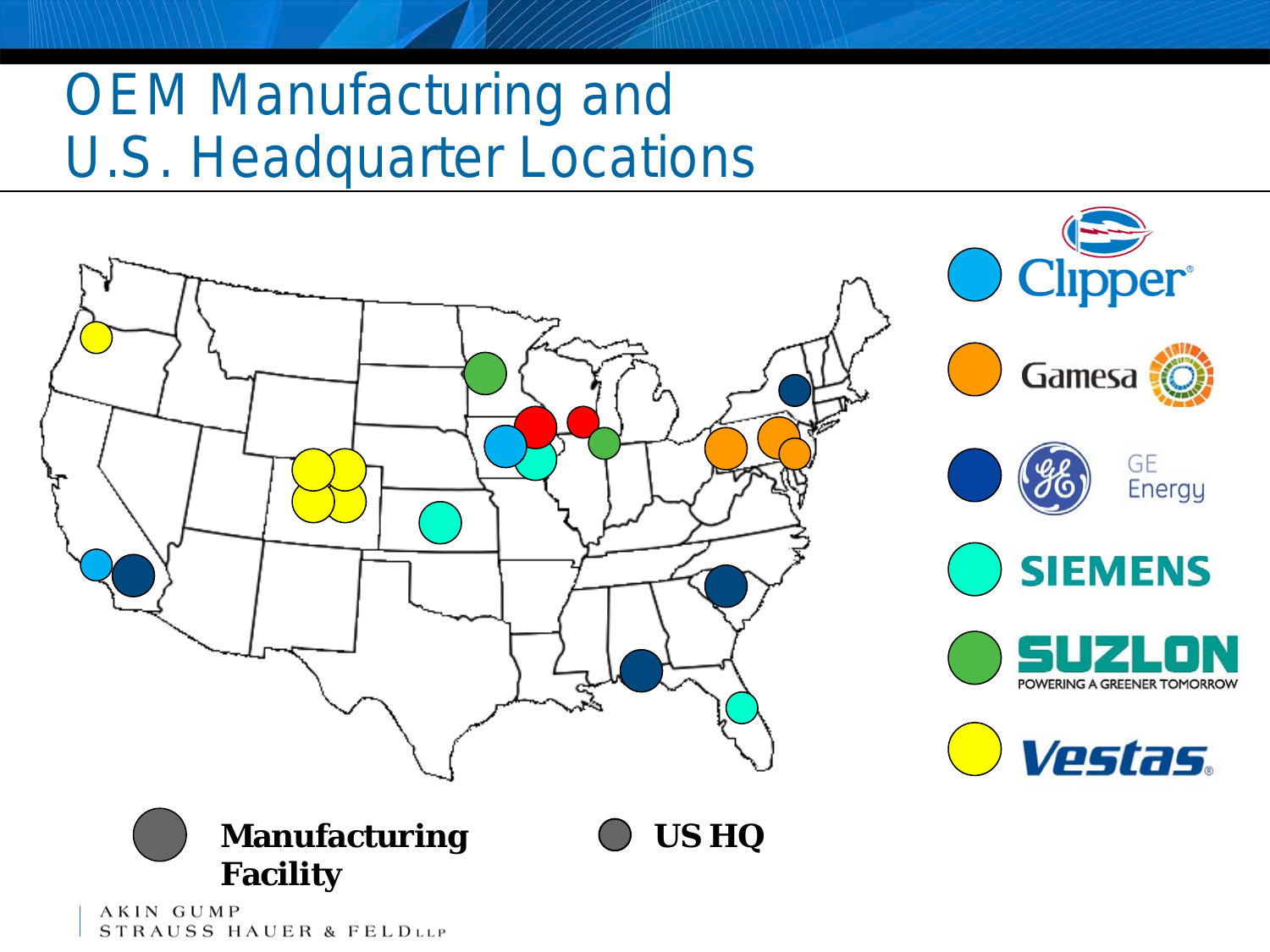**Market Forecast**

- What is your forecast of the size of the United States wind power market in:
	- 2011
	- 2012
	- Next 5 years?
- What are the biggest factors influencing demand?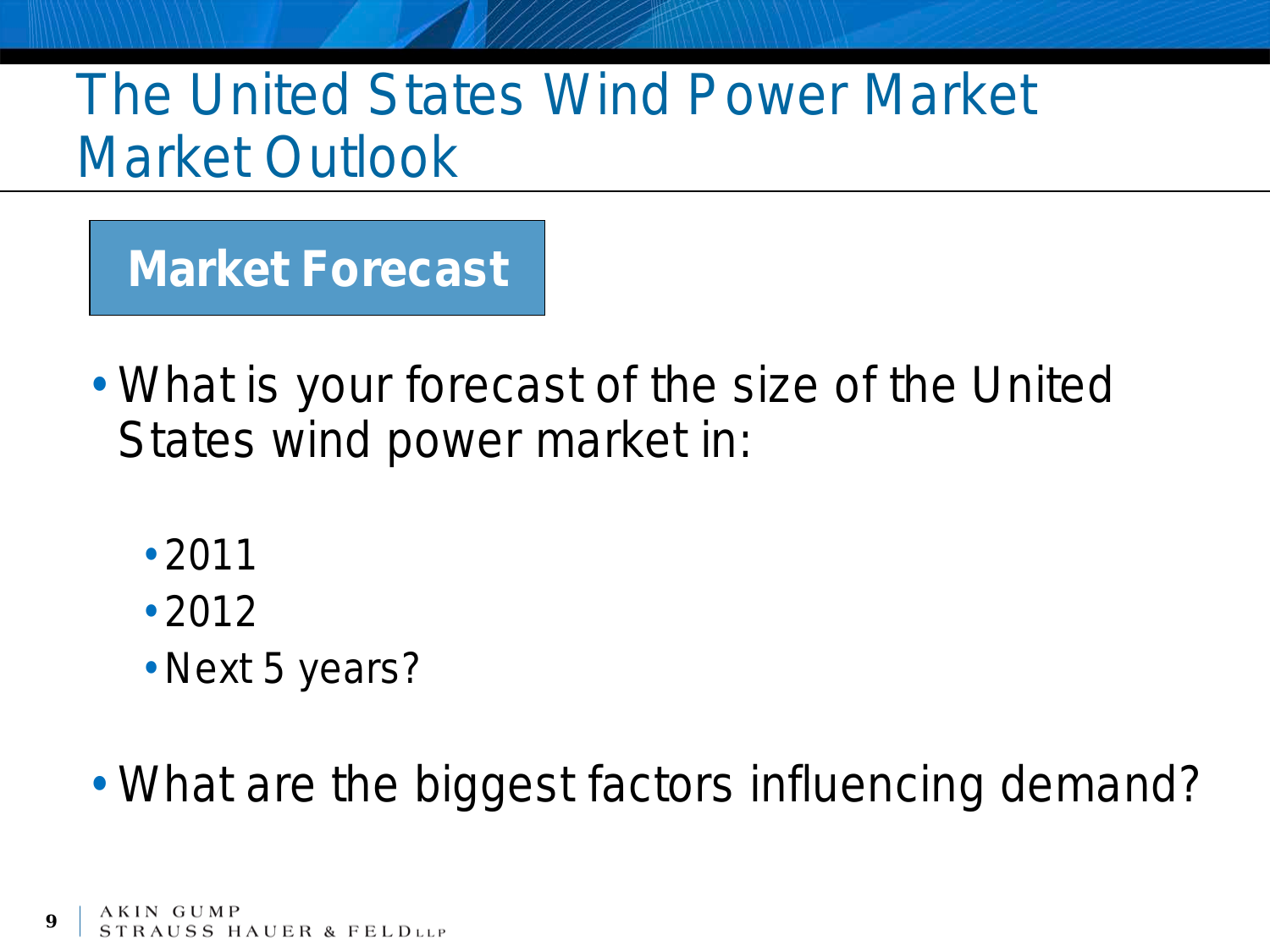**Policy Support**

- Has stimulus provided by the American Recovery and Reinvestment Act worked?
	- U.S. Treasury cash grant program
	- U.S. Department of Energy loan guaranty program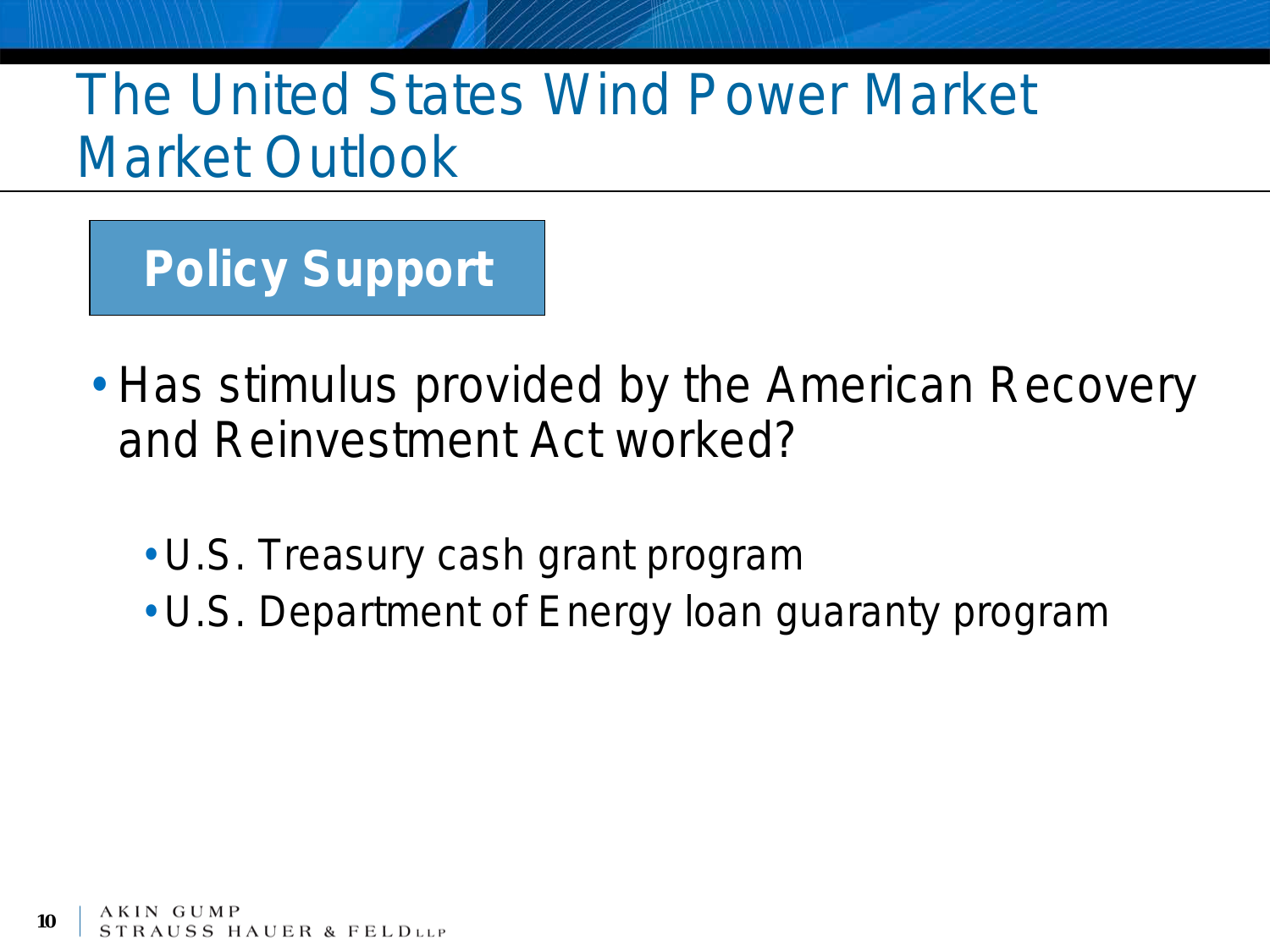**Policy Support**

- Cash Grant Program what are you doing to support customer's to meet year-end "commencement of construction" deadlines?
	- What is the practical "order" deadline for customers needing to meet the cash grant safe harbor?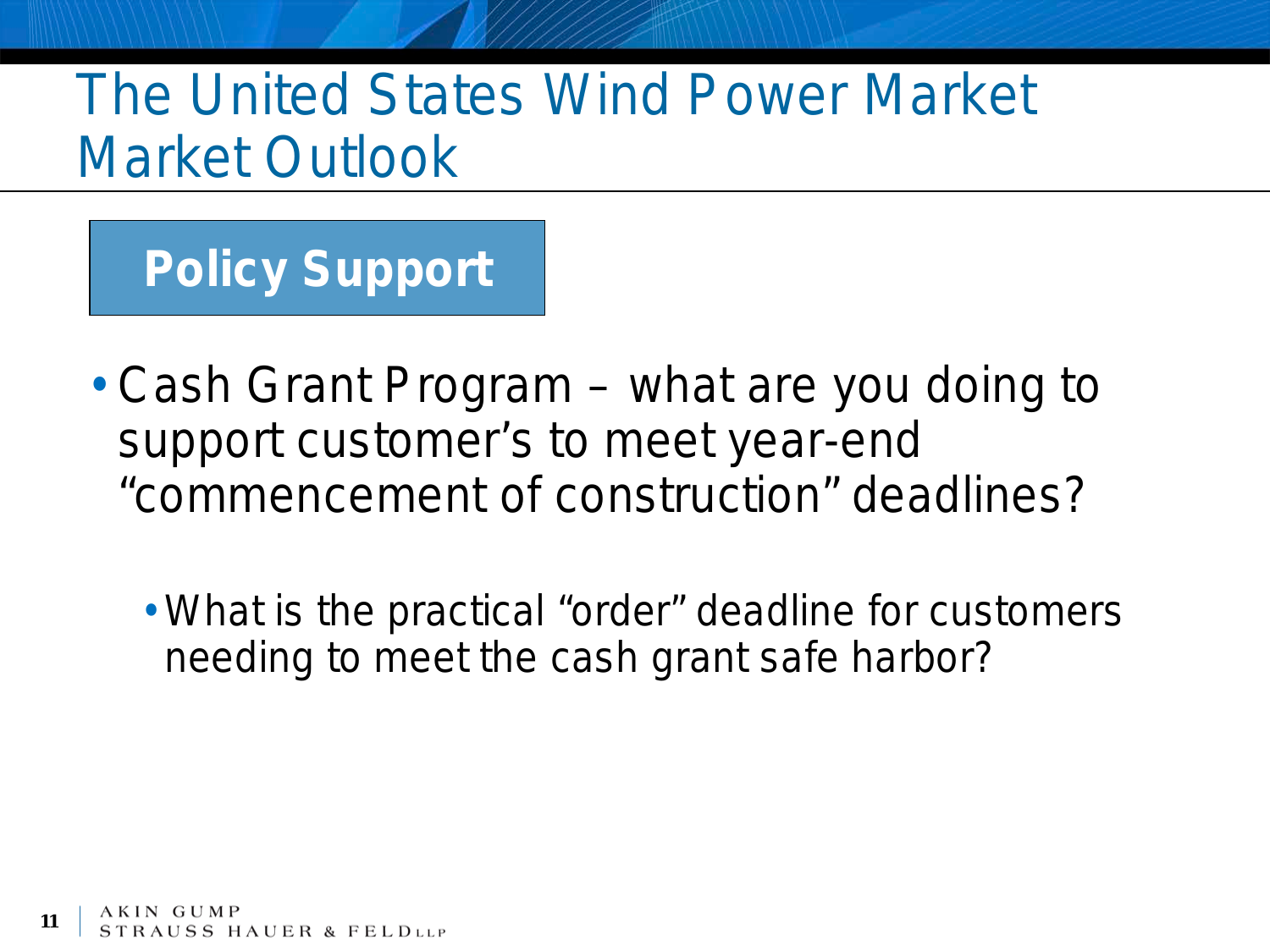**Policy Support**

- What long-term policies are needed to support the U.S. market?
- What is reasonably achievable given the current political reality in Washington, D.C.?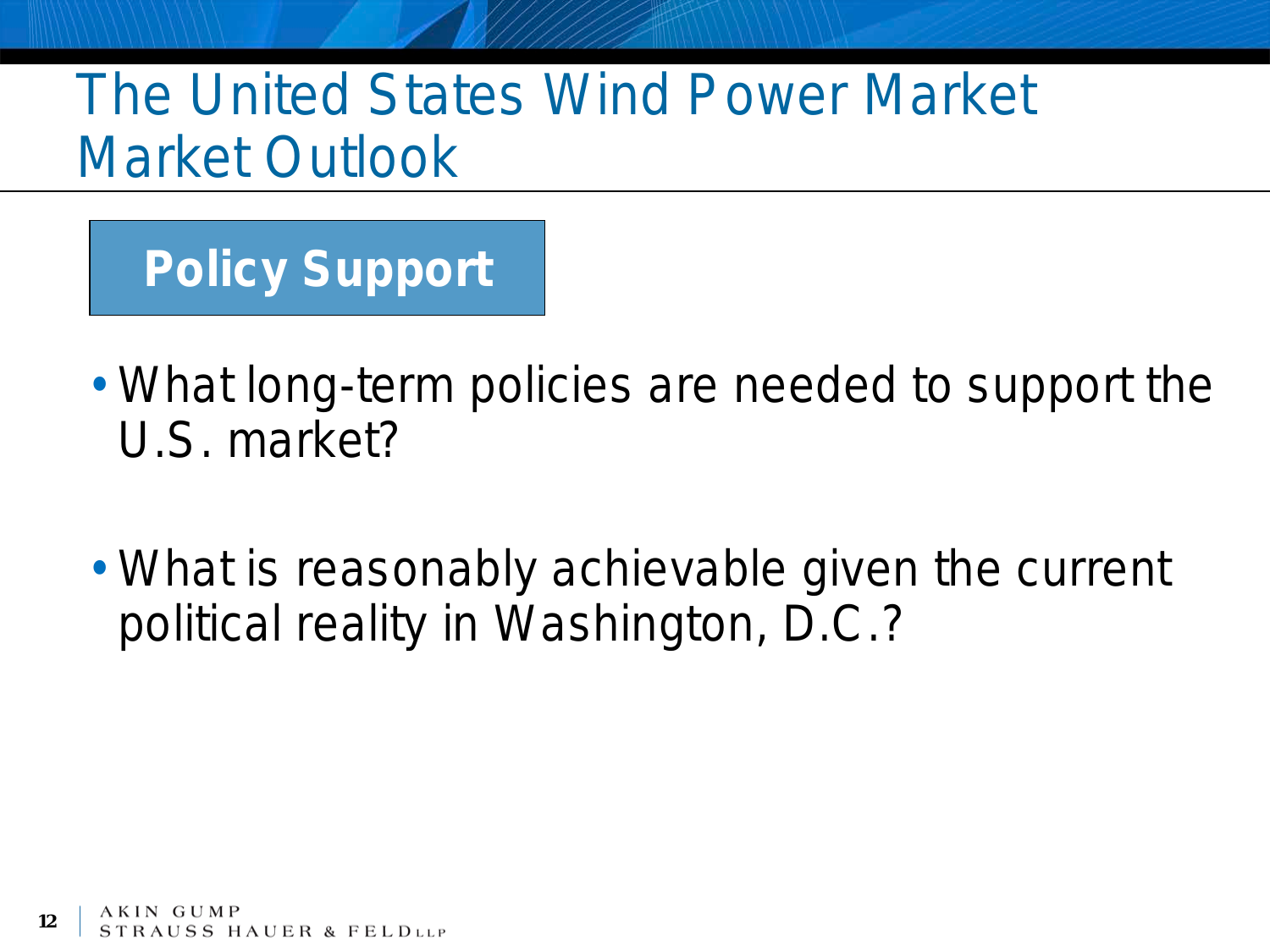**Other Market Issues**

• What other issues are influencing demand in the U.S. market?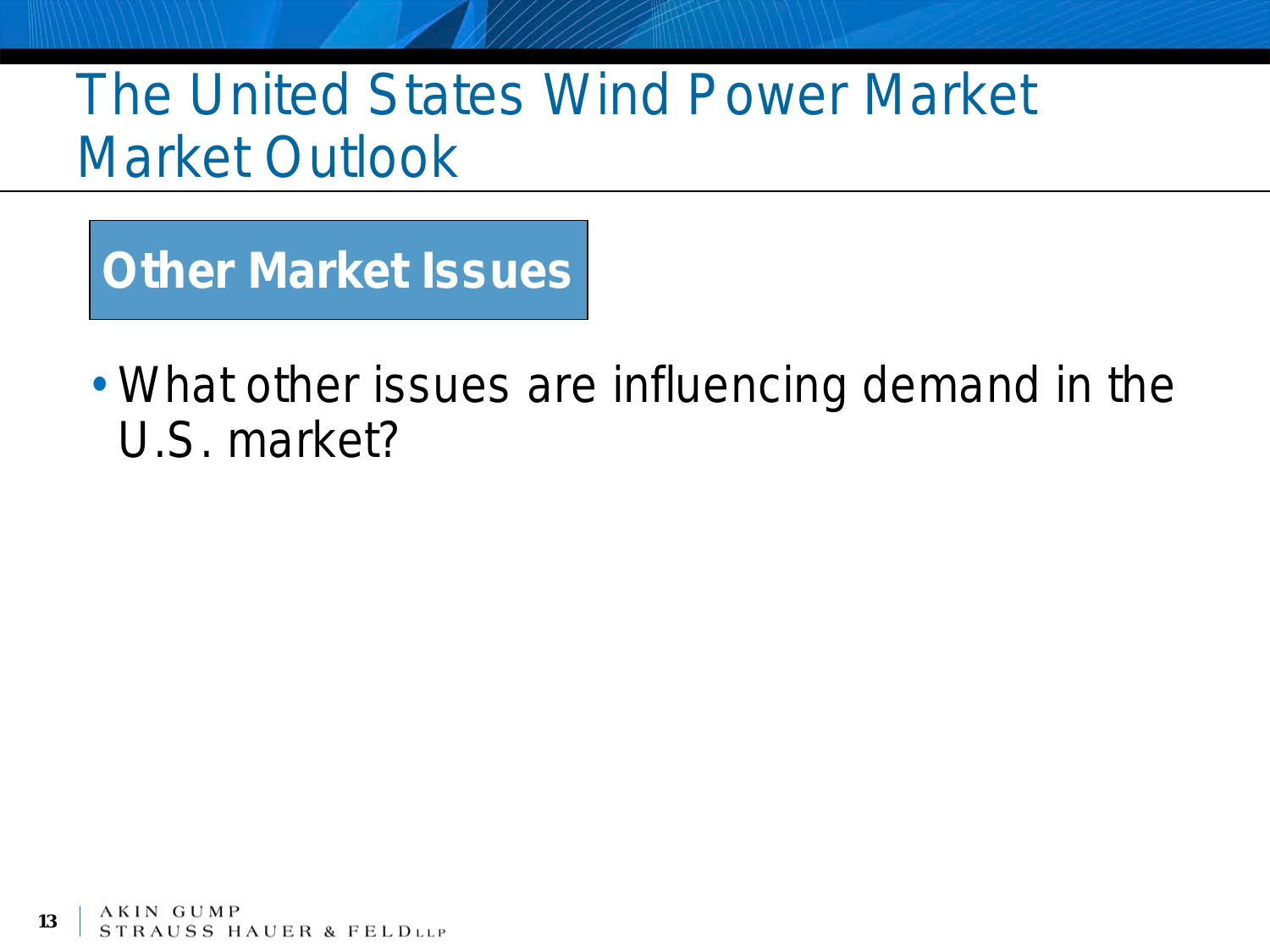#### **Site Selection**

- What considerations drive your selection of manufacturing sites?
- What are some of the key challenges you have faced in siting your facilities in the United States?
- What state and local incentives have been most effective in encouraging you to site facilities in their jurisdictions?

**14 AUSS HAUER & FELDLLP**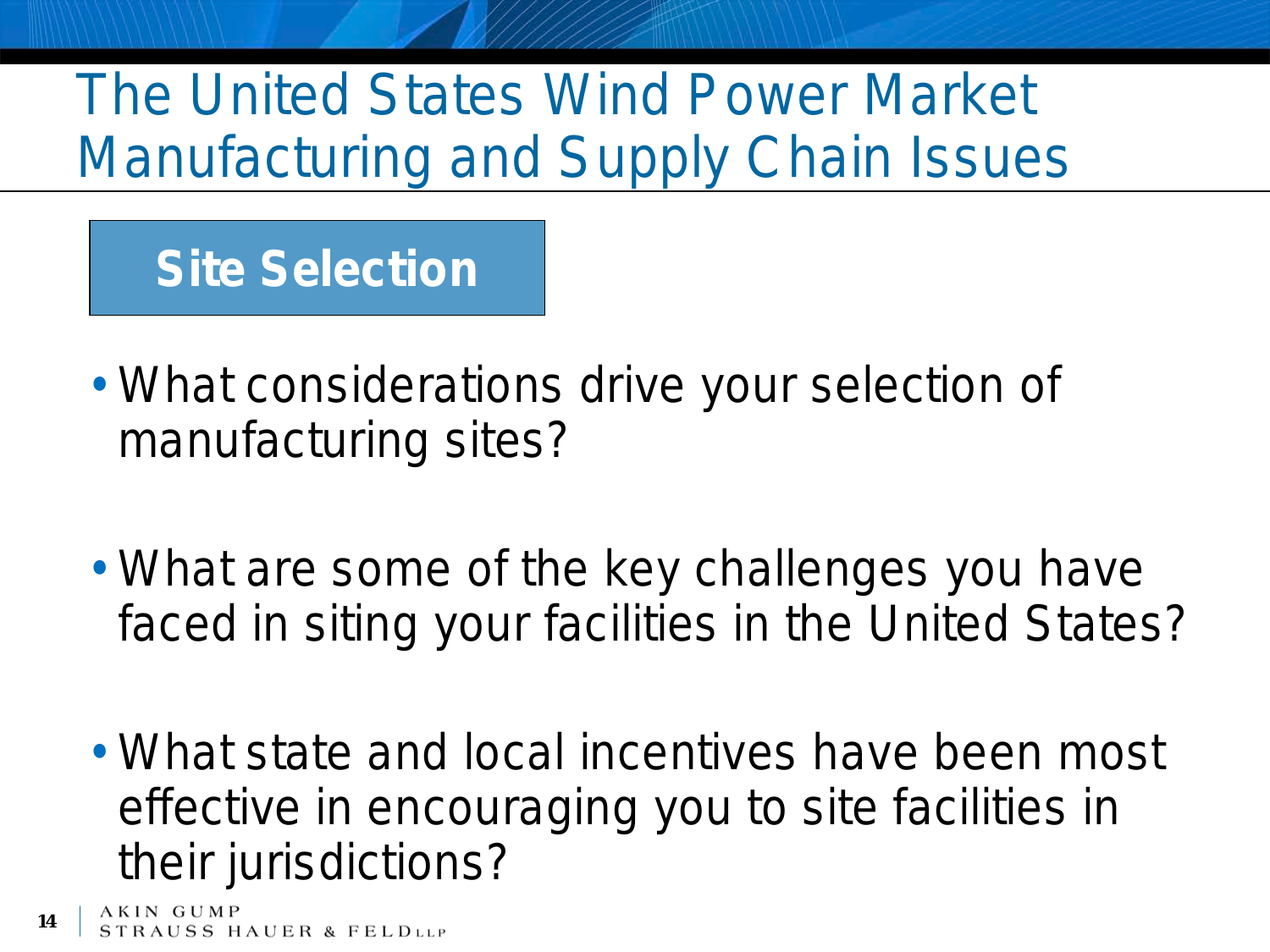**Supply Chain**

• What percentage of turbine components do you currently source in the United States?

• Will that change and why?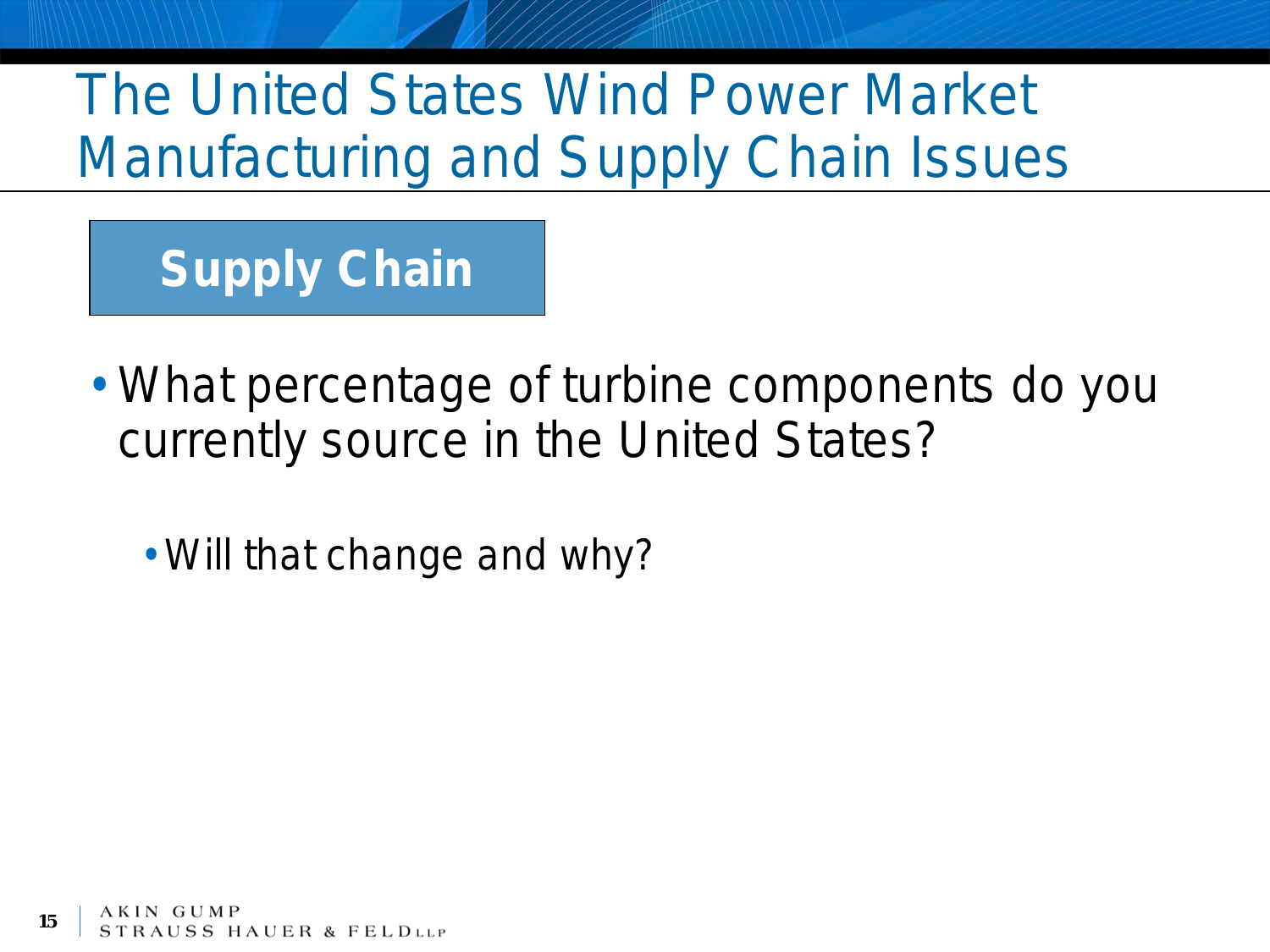**Supply Chain**

- What are key strengths of U.S. vendor base?
- What are key weaknesses of U.S. vendor base?
	- What are you doing to address them?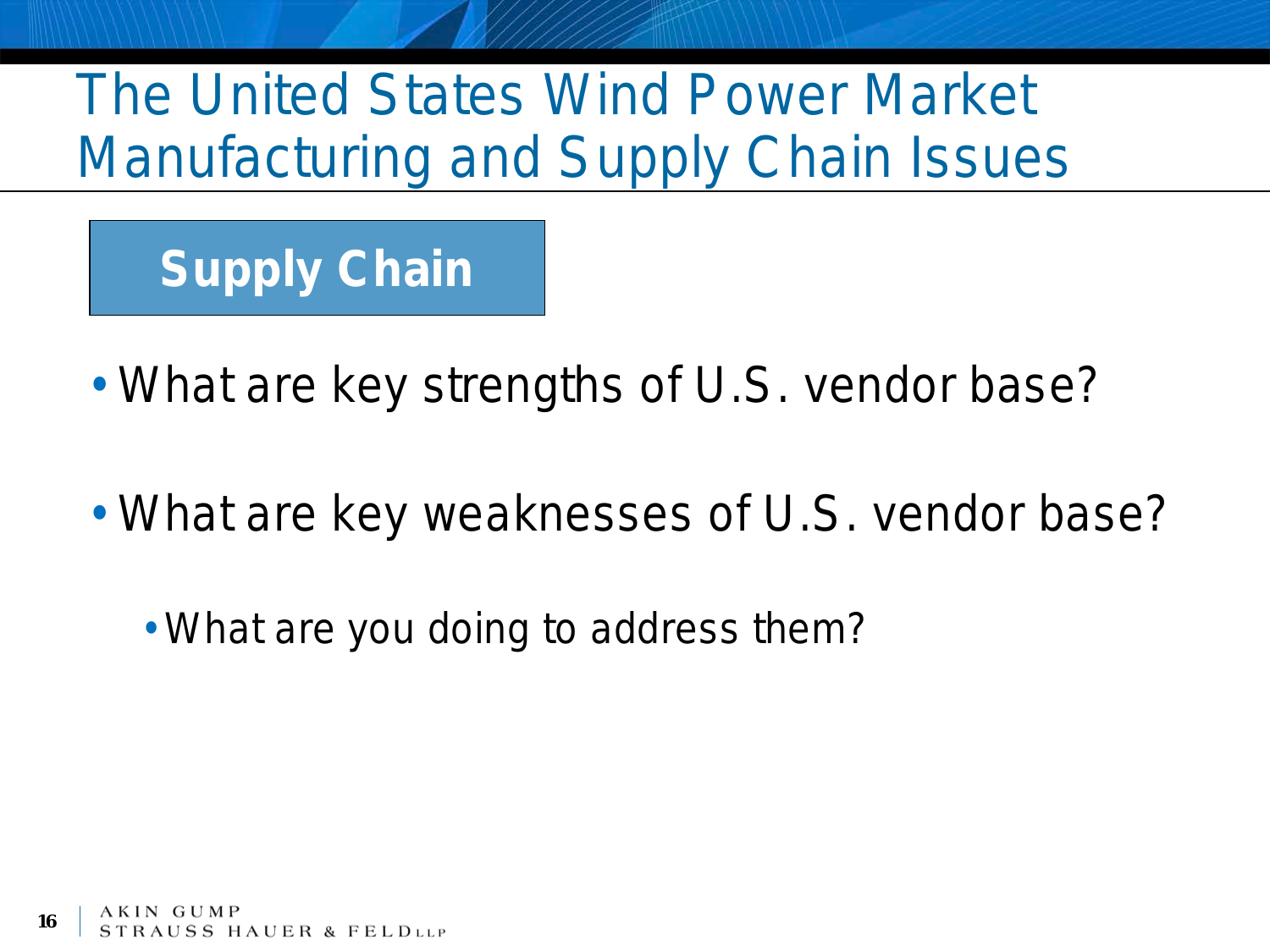### **Supply Chain**

- How do you balance the competing goals of global sourcing and local production?
- How long does it typically take to qualify a new vendor?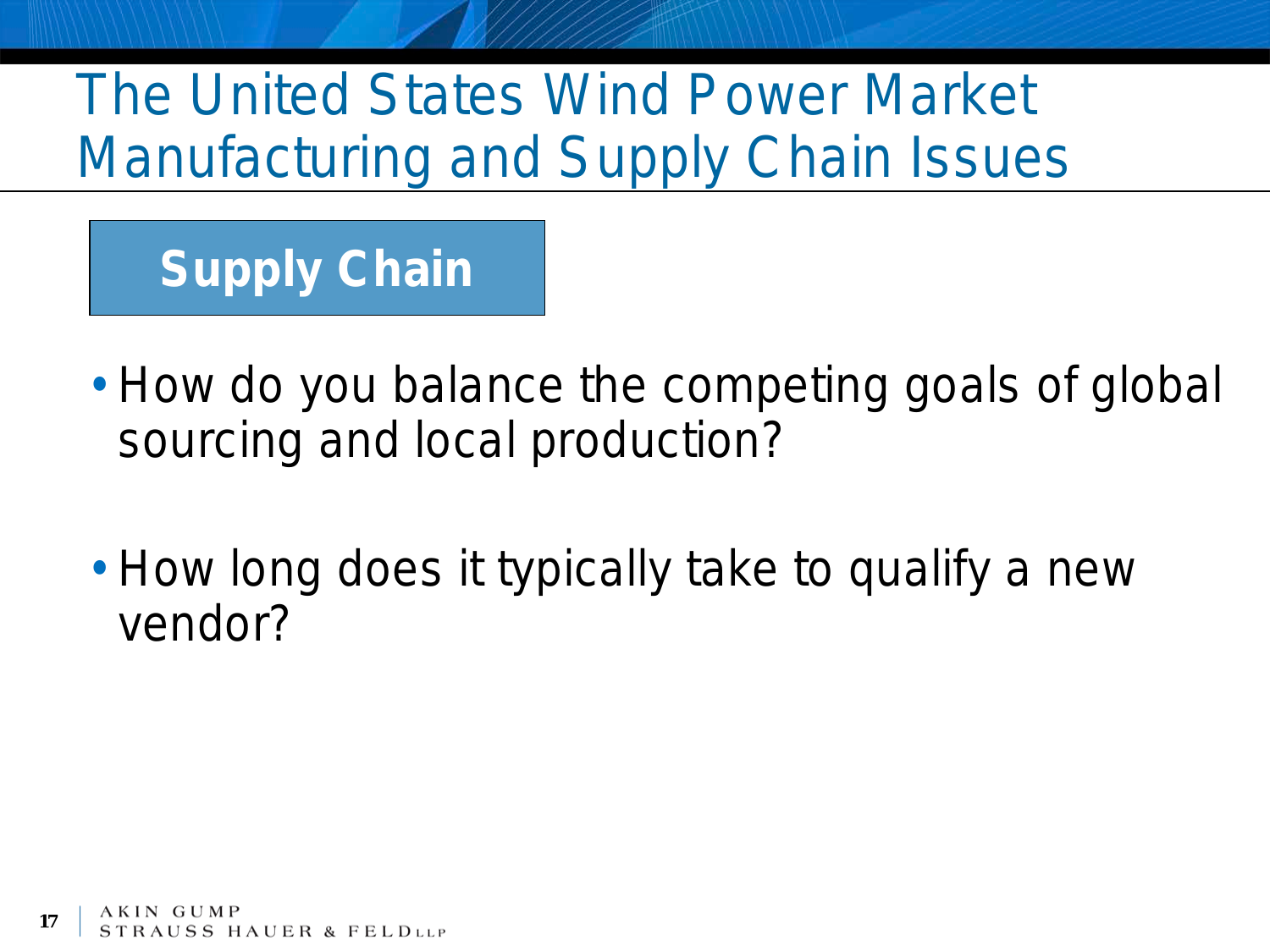**Recent Developments**

• What are the key technology developments your company has brought to market over past 2 years?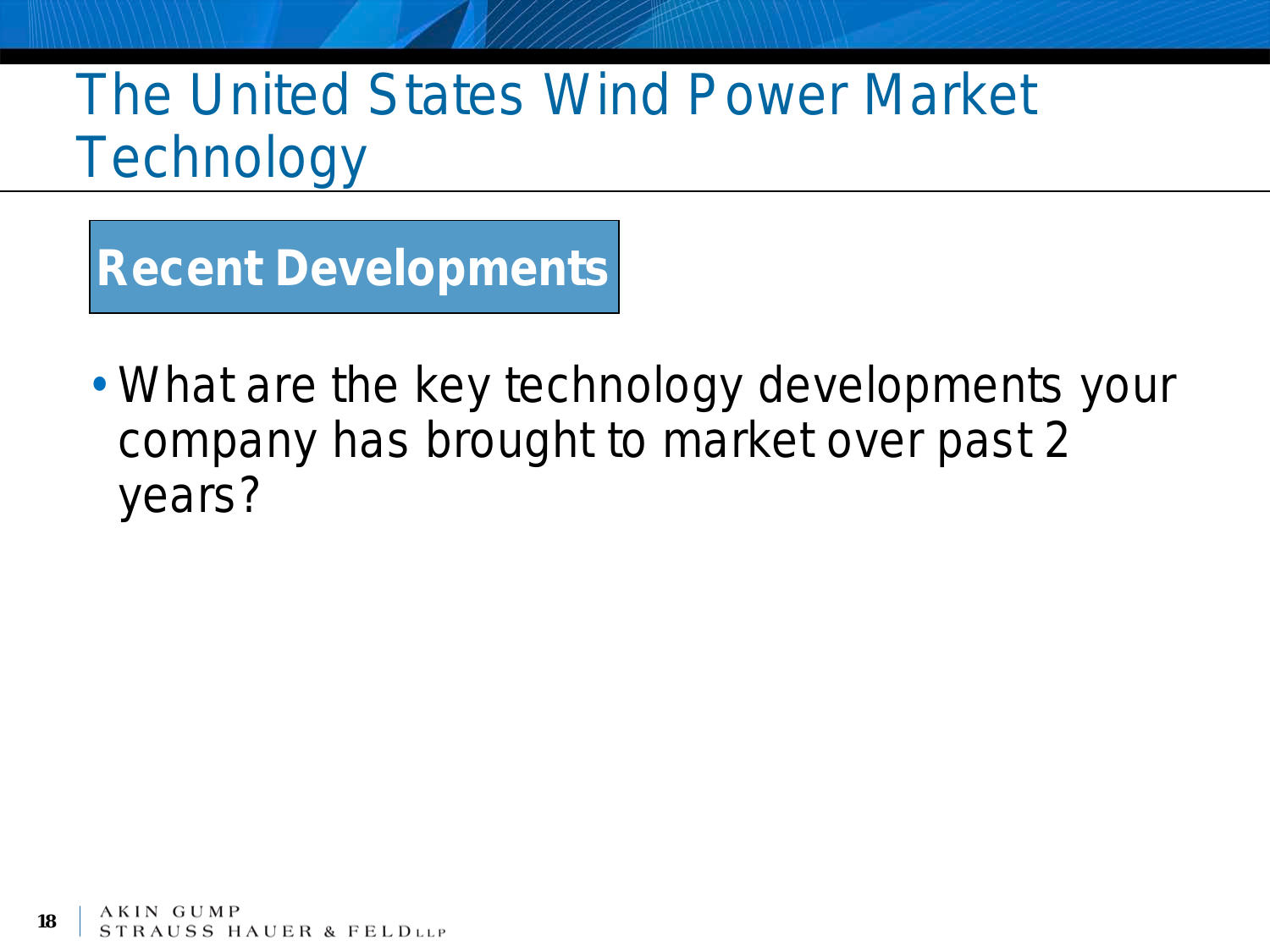

• What are the principal reliability issues the industry must continue to focus on?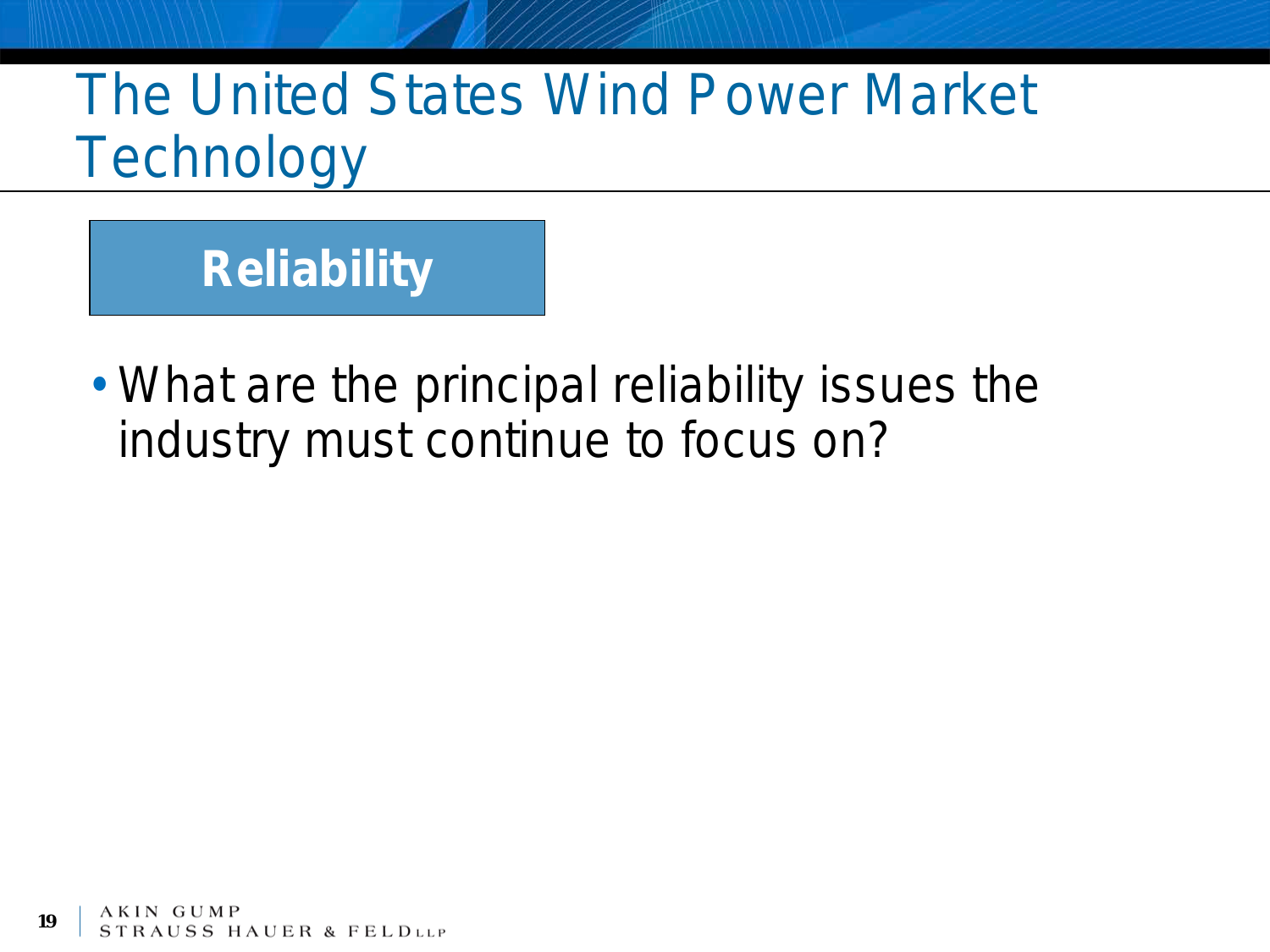**New Products**

- Where are you turbines headed?
- What is your view of geared vs. direct drive platforms?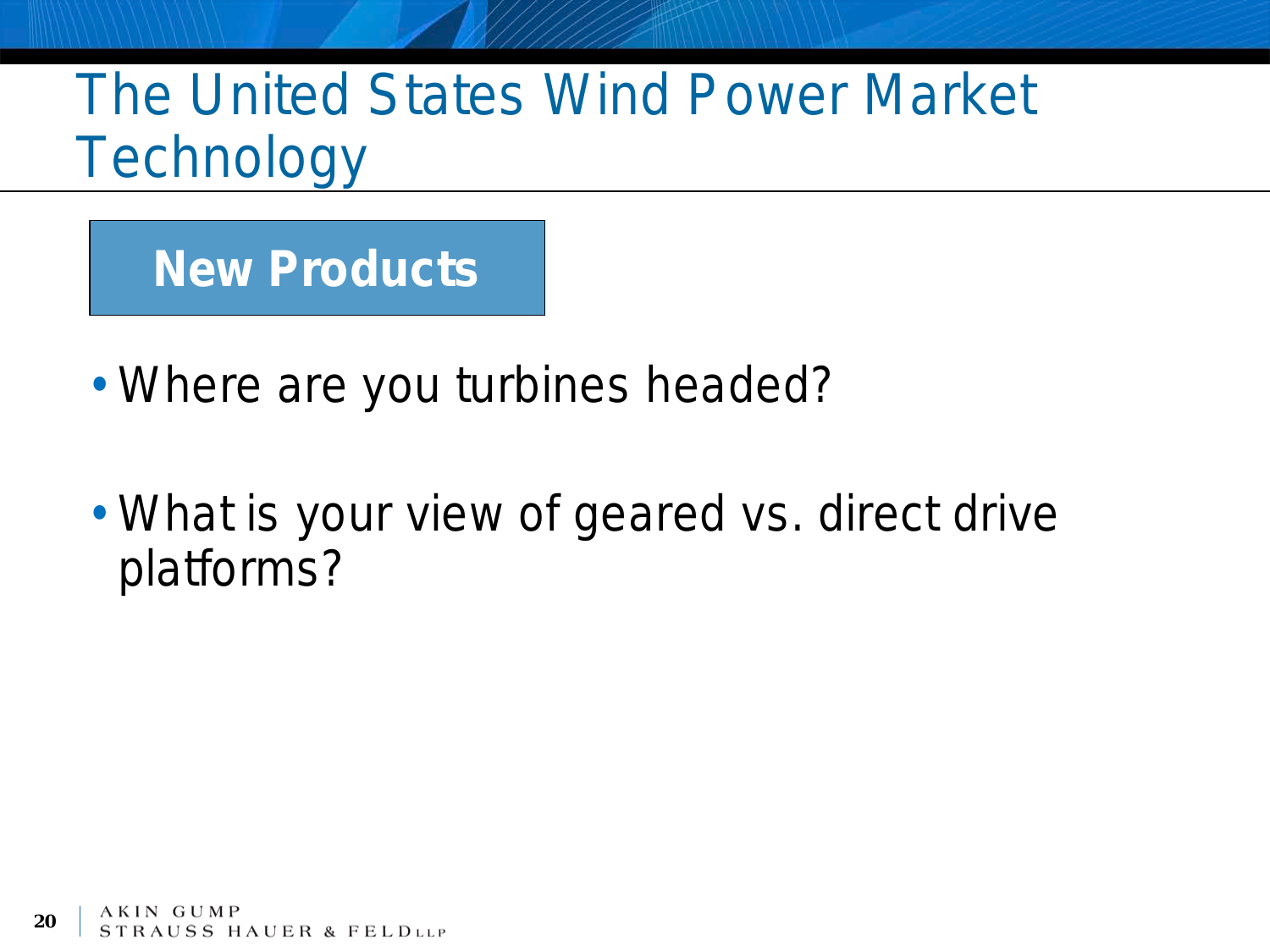**New Products**

- What are the technology improvements which could most significantly reduce the cost of energy from wind?
- What challenges do you face in launching new products and what is needed to get projects using them financed?